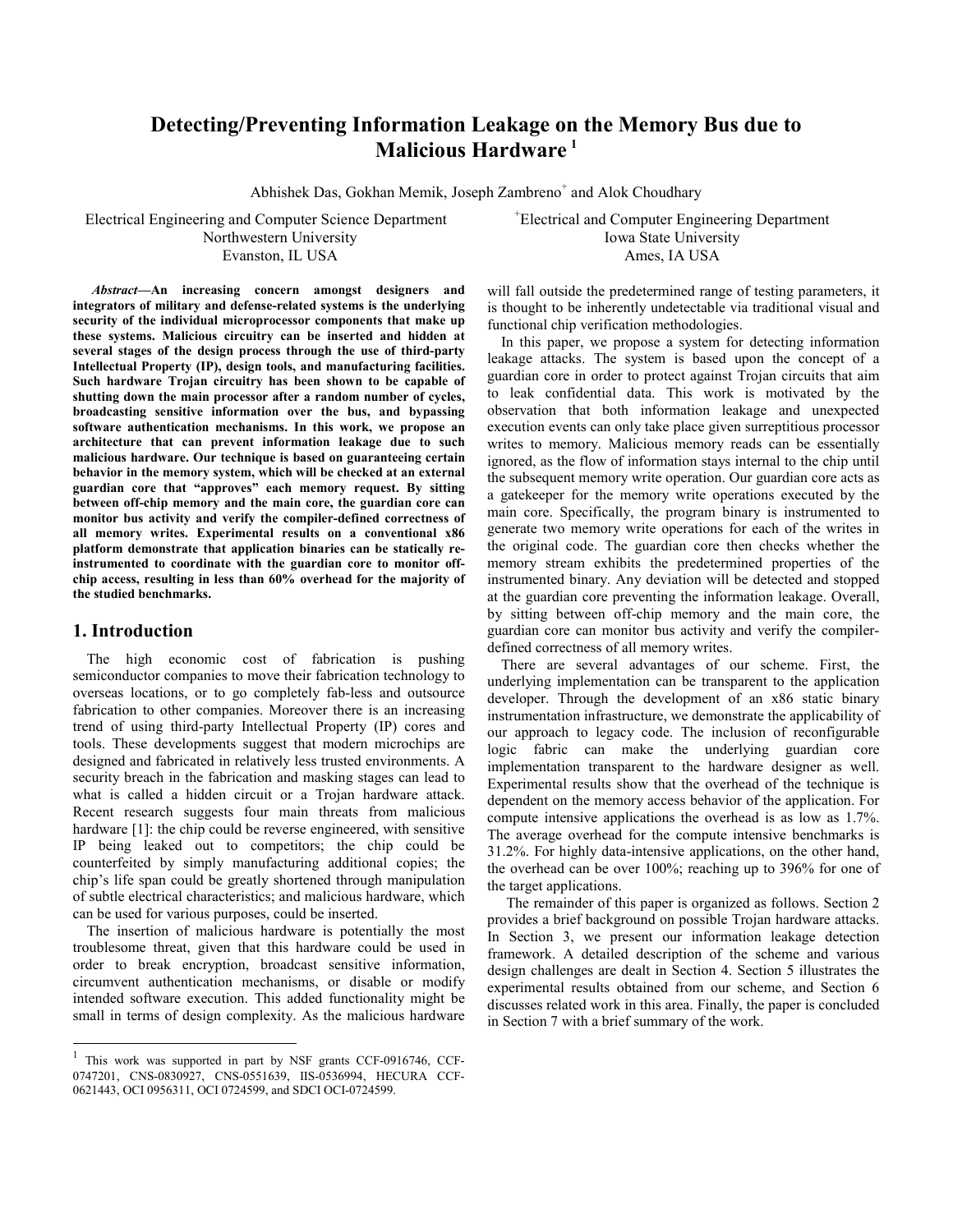## **2. Malicious Circuits: Attack Model**

Mobile devices or personal computers could be built out of malicious chips even when the software is subjected to the highest standards of security in its design and operation, i.e., the software is completely encrypted in main memory and is only decrypted at the time of execution in the processor. A hidden circuit inside the processor can thwart this approach by seizing execution control at an opportune moment and writing out decryption keys onto peripherals. An even more rudimentary attack is to simply halt the processor at the worst possible moment, at a critical or random time long after the processor has been in use [2]. Trojan circuits can also be set up to scan for electromagnetic signals so that a processor can be shutdown when provided the right external cue. Another possible attack is to use such circuits to facilitate reverse engineering of system design. Attacks using malicious hardware usually involve a much larger investment than software alone attacks; hence they often target higher-value systems. Therefore, the problem we have described is of particular interest to military, government applications, as well as to commercial entities concerned with guarding their intellectual property.



**Figure 1. (a) A hardware Trojan circuit leaking confidential information and encryption keys, and, (b) an address bus corruption in the DS5002FP [3] secure processor component**

Leakage attacks can be caused by leaking out secret information to the memory bus, where an adversary can easily monitor the bus activity and decipher the secret [4]. Figure 1a describes a high level view of information leakage whereby the stored encryption keys are leaked out on the system bus. Figure 1b shows such tailor-made attacks can easily fit within a commercially available secure processor (DS5002FP) manufactured by Dallas Semiconductors [3]. In both cases, the hardware encryption unit can be bypassed and the keys can be broadcasted onto the external memory bus. Previous works show that testing techniques like scan chains can be used to attack stored information in registers [5]. Our primary goal is to detect a leakage of information through any possible Trojan circuitry.

## **3. Information Leakage Detection**

In most cases, information leakage due to hidden on-chip malicious circuits takes place due to illegal writes to the main memory. Data fetches and reads are not a concern, since even if some confidential information is read from the memory it cannot be leaked to the external world unless it is leaked out on to the memory bus. Assuming there is no external data interface (e.g., data/network ports) on the chip itself other than the address and data bus, whatever goes out of the core must reside in the memory first. Thus, only stores to a memory location can be considered as a possible malicious operation by the processor; a Trojan circuit can leak information by exploiting such vulnerabilities. For example, there may be a simple control circuitry inside the processor that multiplexes the address on the address bus and inserts a new store operation in the execution flow. This store in itself can leak out some confidential information. Such an attack can be easily implemented by a sophisticated attacker. More importantly, it will be very difficult for a user to understand the existence of such circuits. Therefore, to prevent information leakage the end-users and/or manufacturers need to counter the attacks that target stores to memory bus.



**Figure 2. Overall hardware-software approach for securing information leakage.** 

The core idea behind our malicious leakage detection framework lies in being able to replicate the memory operations in an application. Specifically, for a stream of memory accesses (data reads or writes) in a given application, an equivalent stream can be generated which emulates the memory access behavior. In other words, the source code/binary can be modified to generate two simultaneous streams: the original one and a parallel one for which the addresses are generated using a secret key. If the "parallel" stream bears a one to one symmetric key mapping from the original stream, it will be possible to detect any alteration of the original address/data by comparing with the newly generated address/data. In other words, if for all memory operations in a program a matching memory operation is inserted in the same program, then changes in the original address stream can be detected by comparing with the second memory stream. Similarly, an insertion of any new memory operation will also be detected. Hence, any data that will be sent out by the Trojan circuitry can be detected and blocked. We refer to the newly generated stream as a shadow stream of the original memory operations. We demonstrate through our work that such a shadow stream can be generated by instrumenting the original binary.

Once a set of memory operations can be emulated, any secondary execution core sitting on the memory bus can perform a checking whether the shadow stream and the original stream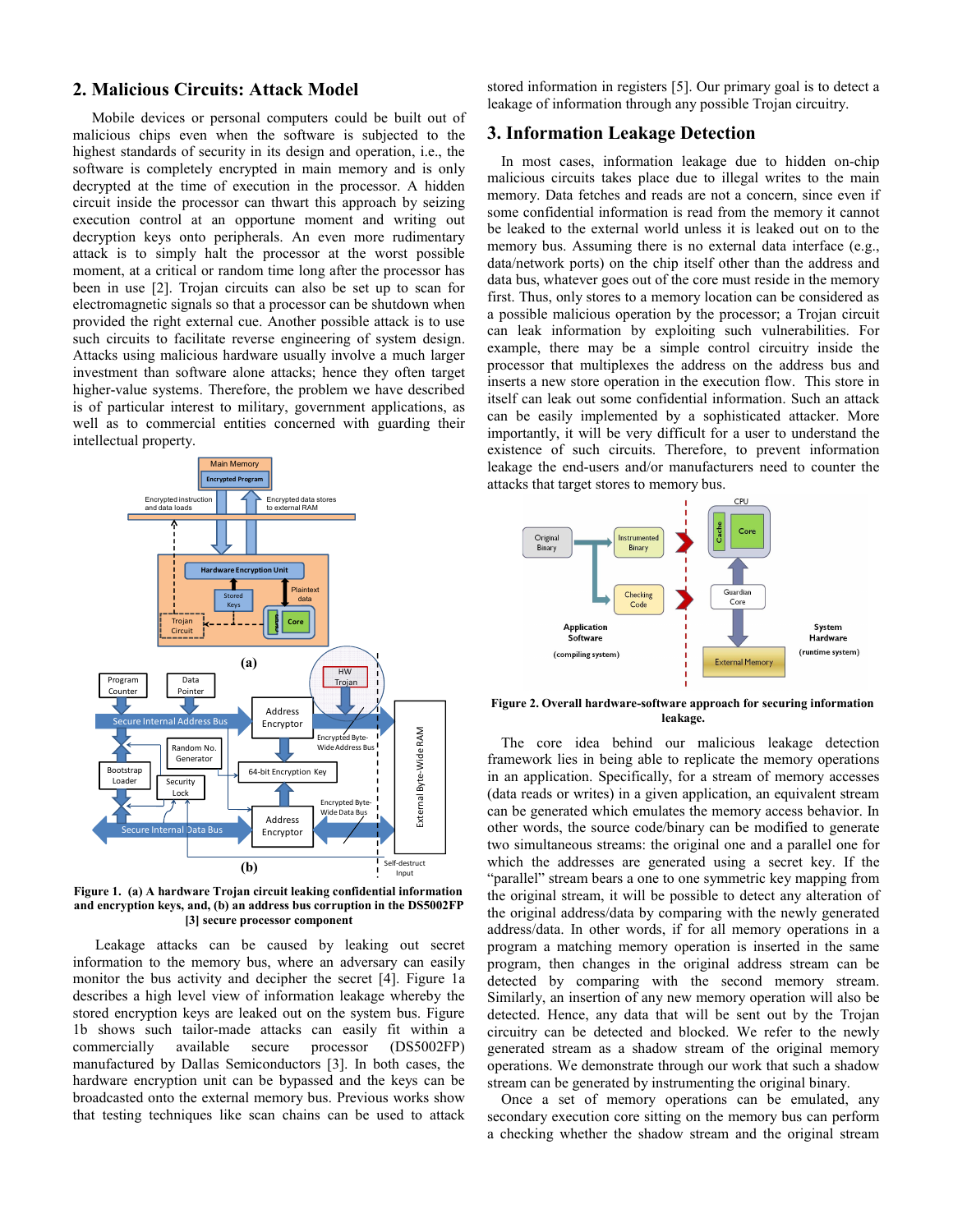bear a predefined mapping or not. Using a specified set of keys and a mapping function, a mismatch in the address operands of the original memory instructions and the emulated (shadow) stream will infer that a possible information leakage attack has been launched by some malicious circuitry inside the processor.

Figure 2 illustrates the overall mechanism of our scheme, which consists of two main components. First, an application binary deployed by a software vendor can be modified by the end user to provide additional security features. Specifically, the end user can utilize a confidential key and instrument the application binary to generate a new stream of memory operations which can be incorporated in the original binary. Second, an external reprogrammable core sitting on the memory bus can be programmed by the user in such a way that it can check whether the mapping between the two memory streams holds or not. If there is a mismatch, this external core can raise a flag that an information leakage attack has taken place. We call such a core the *guardian core (GC)*. The checking code for the reprogrammable core can be generated during the binary instrumentation stage. Note that we do not handle the case where there is collusion between the GC and the processor core, i.e., the case where the processor and the GC both have malicious hardware in them incorporated by the same attacker.

## **4. Detailed Approach**

To guarantee such bus pattern, we instrument a shadow operation for every memory operation in the binary. In other words, our goal is to generate a shadow store operation for all the write operations in the original binary. If all store instructions in a processor can be confirmed, information leakage attacks can be detected. However, if we only replicate the store operations, we cannot guarantee that the shadow store data and the original store data will be evicted at the same time. Therefore, we have to also replicate memory read operations to guarantee eviction of the stores (details will be provided in the following subsection). For example, let us say an application software contains instructions with memory access of the form store  $X$ ,  $(A)$ , i.e., store value X to the memory location pointed by A. First, for all such store instructions an extra instruction is added of the form store  $X'$ ,  $(A')$ , where there exists a one-to-one symmetric key mapping between the addresses A and A'. Note that the address A' may be in a random address block, and hence writing a new data to A' might corrupt previously stored data. To prevent this, our system first loads the value from the location A' to a local register and then writes the same value to A'. Thus although the memory block for A' is dirty, its contents remain unaltered. Second, we have to guarantee that these two instructions follow each other in the memory request. At least, we need to guarantee that they need to be close to each other (otherwise, the initial request will be delayed). Therefore, the eviction of one cache block containing A will guarantee the eviction of the cache block containing A'. In such a scenario, every data write request that goes out of the processor to the external memory bus will have the shadow request with address obfuscated by a symmetric key mapping. Third, if the shadow request is not seen for every memory access operation then there could be a possible information leakage attack that has modified the address bus, by inserting a malicious store. Note that such an address mismatch mapping can also take place due to malfunctioning of the processor; however, in either case, we halt the store operation and raise an alarm.

Now let us discuss how such a symmetric mapping to a shadow address can be generated for every address in the program binary. Instructions in a binary use virtual addressing scheme; however, memory transactions always use physical addresses of cache blocks. During virtual to physical address translation, the least significant bits of a virtual address remain unaltered, while the most significant bits are changed to the most significant bits of the corresponding physical address. Hence any address generated by the modification of the least significant bits of a virtual address will reside in the same page in the physical memory. For example, in case of a 4KB page size, the last 12 bits of the any virtual address can be modified to generate an address within the same page in the memory. Likewise, the symmetric key mapping in our scheme changes the last 12 bits of the virtual address to generate an obfuscated address. Note under symmetric mapping with key (K), address A will map to  $A' = f(A,K)$  and A' will map to  $A = f(A^T, K)$ , where *f* is a mapping function. A simple way of generating such a mapping is using a xor function; xor operation with a stream of 0s and 1s flips the bits of the original address in location of the 1s and preserves the bits in the location of 0s. One advantage of the x86 ISA is the availability of the xor logical instruction, which makes the address translation an atomic operation. The symmetric mapping in our scheme from address A to A' requires that (i) both go to the same page, (ii) but not to the same block. Hence for our 32-bit system with 4KB page size, the key can only modify middle 5 bits. If a new address is generated by modifying the higher bits of a virtual address then the symmetric mapping may not hold for the corresponding physical addresses. However, if two virtual addresses map within the same page, the symmetric mapping still holds at the physical address level. For this reason, shadow address is generated by performing XOR on the middle 5 bits as indicated in Figure 3a.

#### **4.1. Guaranteeing Predictable Bus Traffic**



**Figure 3. (a) Address mapping/translation assuming 4KB page size and 128B block size in a 32bit system; cache block eviction and traffic generated due to memory access in the order (b) B,B',A,A', (c) B,B',A',A, and (c) A,B,B',A** 

One of the principal advantages of our scheme is that it generates a detectable memory traffic pattern by guaranteeing the eviction of cache blocks in a sequential order. Codes are instrumented in such a way that a shadow address A' is always evicted once the address A is evicted. To illustrate this idea, let us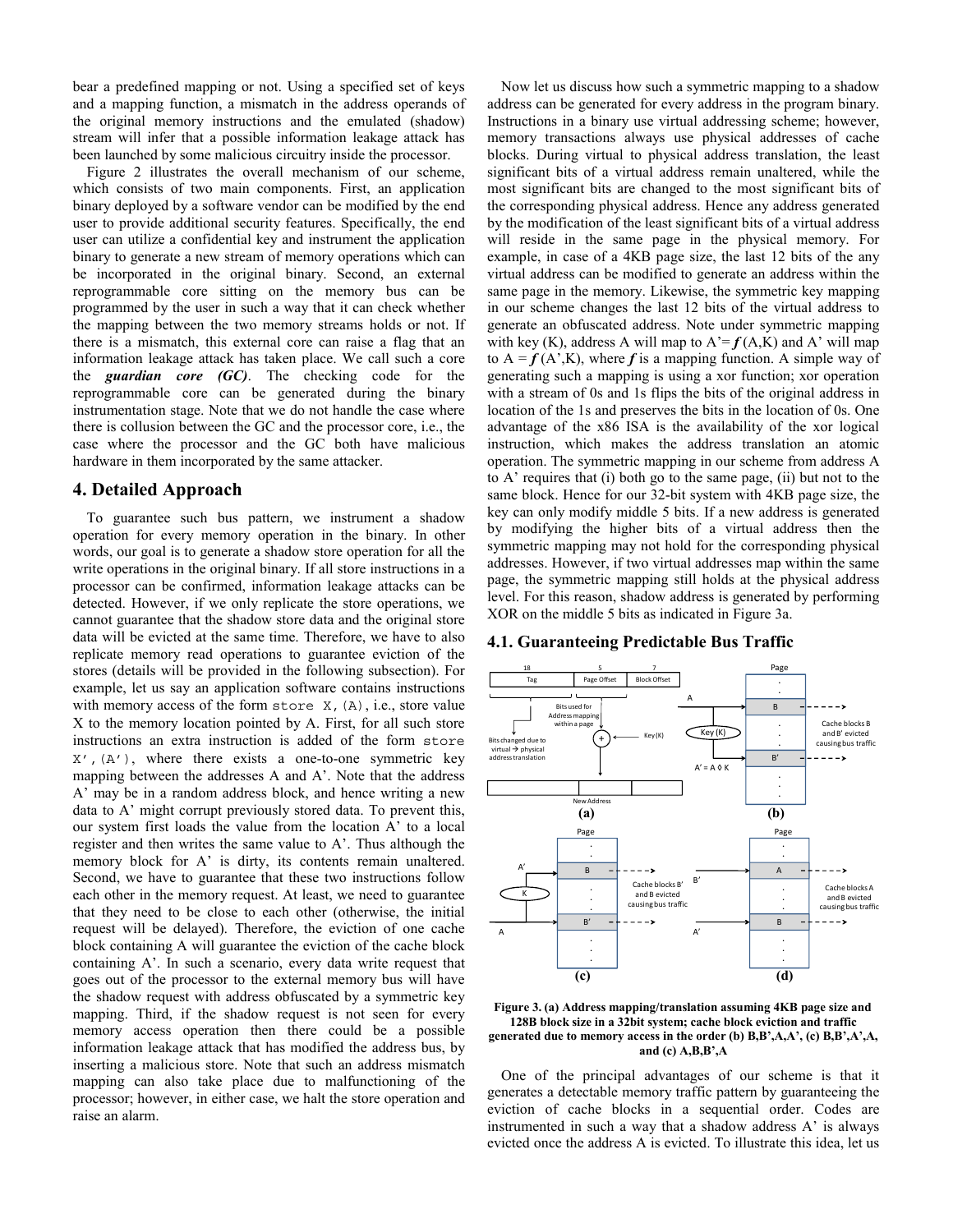assume an address B already loaded in a dirty cache block; according to the scheme this will mean that a corresponding B' exists in the cache block which is symmetrically generated from the original block. In our example, we use the symbol  $\leftrightarrow$  to imply symmetric mapping, i.e., mapping of instructions to the same cache block within the same page boundary. When another address A tries to store to the same cache block as B (Figure 3b), an extra store to A' is generated such that it accesses the cache block containing B'. This will evict both the blocks containing B and B' and the data traffic will pass through the memory bus. The GC in this case will check whether the mapping between  $B \leftarrow \rightarrow B'$  holds. If it does not hold, there may be a possibility that a malicious circuit in the chip has affected the original data stream by generating alien data traffic. If it holds, both of these requests will be sent to the memory.

In a second case, Figure 3c, the memory instructions with address A and A' map to cache blocks containing B and B', respectively (here  $A \leftarrow \exists B'$  and  $A' \leftarrow \exists B$ ). Here the address B' is evicted by A and B is evicted by A' (since an A is always accompanied by an A', and henceforth). The address bus pattern will thus be B' followed by B. The GC can perform its original checking by matching whether the mapping holds.

Things might be more complicated when the address requests are interleaved (Figure 3d). Let us assume the requests come in the following order: A, B, A' and B'. If the mappings  $A \leftarrow \rightarrow B$ and  $A' \leftarrow B'$  hold, initially A and B will reside in the cache; after which, A' evicts B and B' evicts A. The bus traffic will thus see A and B coming out which still satisfies the mapping. The GC on finding out that the mapping holds, will allow these operations to go through. Later when A' and B' are also evicted and seen on the bus, these two requests will be forwarded as well. As a result, even if A and A' were not matched together (i.e., the execution was not in the intended order), the execution of the application will continue without causing a delay.

#### **4.2. Binary Instrumentation Framework**

To implement the above scheme we have used a static instrumentation technique on x86 binaries. X86 binaries use complex instruction set architecture (CISC) where logical, arithmetic, data transfer, and control flow operations can access memory. Hence for all such memory operations, we have instrumented an address and data mapping technique as described in the previous subsection. The major challenges in designing such an instrumentation framework are due to the steps involved in effective address calculation for every memory access, generating a new address for the same, and generating a data access for the newly generated address. Since all these actions cannot be performed atomically, we insert a set of instructions at specific locations in the basic block. The next task is to find the appropriate location in the basic block to instrument these extra instructions. Specifically, the main bottleneck is to find a "free" register to perform the new address calculation. For this purpose, we use a simple search strategy that checks for dead registers within a basic block. In case a register value is written without being read in the same instruction, that register can be used for instrumentation: the register is used to store the temporary address after mapping (A' for address A). Since the same is rewritten just after the instrumented code the program execution is not affected.

Not all basic blocks contain free registers. In such cases, we consider the control flow to find possibly free registers. Specifically, if the current basic block falls through to the next one, we can find a dead register in the following block and use it in the current block for address calculation (assuming there are no uses of the register in the following block). In addition, if the current basic block ends in a conditional branch operation, free register in the fall through basic block may not be used. In this case, we search for the necessary remote basic blocks and check whether a register is free in all such subsequent basic blocks. If successful, we use this register in the current basic block for instrumentation. If all these three cases fail, we generate an additional global memory, as a temporary scratchpad for the address conversion. Note that we have to perform two load and store operations to this location. Hence, the main disadvantage of this option is the performance overhead. A memory operation is much more expensive than a logical register operation. Figure 4 provides a pictorial description of the code instrumenting strategies we adopt for our scheme. Note that this method is similar to the live variable analysis and register allocation [6] performed by state of the art compilers. However, since we are using a binary instrumentation framework to incorporate security features, we are adding this extra overhead.



**Figure 4. Instrumentation using a free register from (a) same BBL, (b) fall through BBL, and (c) BBLs from possible control flow** 

For our framework to work, the system must satisfy the following criteria. First, the L2 cache write policy has to be write through, i.e., the updated information in the L2 cache is written to both the block in the cache and to the corresponding block in the memory. If such assumption does not hold true, then there can be a possible interleaving of data during eviction. Secondly, the cache eviction policy is assumed to be deterministic. In other words, our scheme will work for policies like Least Recently Used (LRU) block eviction and not random eviction.

#### **4.3. Guardian Core (GC) Functionality**

The GC is a reprogrammable unit consisting of a local storage buffer and simple control logic. The GC lies in between the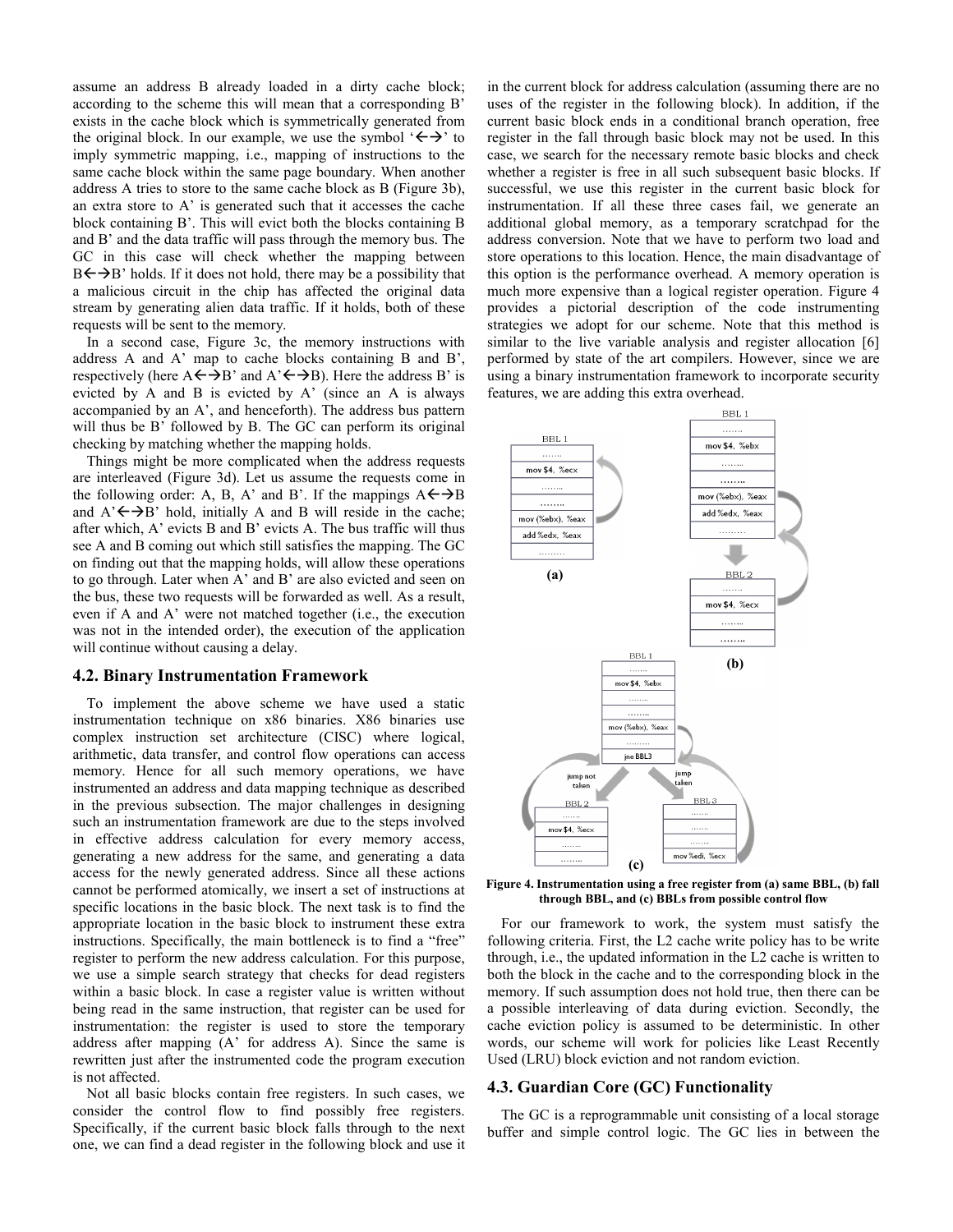memory and the processor, and can be thought of a secondary core (soft core), or a component of the memory controller that monitors the bus activity generated by the processor. The local buffer is a content-addressable memory (CAM) that stores address and data blocks from the bus. The maximum size of this buffer is limited by the total number of blocks in the cache. However, for most applications, we see that a smaller buffer size would suffice. In case several applications share the same cache, the size of the buffer can be determined by the total number of blocks used by the applications. Besides, the GC also possesses a simple control unit, which is capable of performing logical operations. This unit is used during address checking operation when a given address value is XOR'd with the user provided key checked against the addresses in the buffer.

For a load operation, the GC immediately sends the request to the memory. At the same time, it checks whether the requested address is present in its local buffer. If it finds this data, it is forwarded to the processor and the new data arriving from the memory is ignored. During a store operation, the GC checks the store address with the address entries in its local buffer. In case the GC sees an address that maps to a stored address using the key mapping function, it evicts the entry since a matching pair has been found. In such a case, both of the write operations are carried out. If the address on the bus doesn't match with any of the buffer entries, it stores the address and data as a new buffer entry. The scheme ensures that every store to address A on memory bus will have the matching A' evicted from the cache. The GC thus waits for the equivalent A'. Section 5 provides a listing on the number of instructions between the original and the instrumented instruction.

In case the GC doesn't find a match for any buffered address at the end of program execution, this will mean that a store instruction within the application is modified into a new store instruction with a different address for which the mapping function does not hold. In other words, the Trojan hardware has inserted a new store instruction in the stream. Under such circumstances the GC raises an alarm that a malicious bus activity has taken place.

The latency of a load is unaltered due to the GC. In fact, it may speed up the data access by providing dirty data from its local buffer. On the other hand, during a store operation, there is an additional overhead due to GC's checking of addresses. However, store instructions are generally not "urgent". In other words, if the processor is writing a dirty block, the store instructions can be delayed without affecting the rest of the execution in the core. Note that we assume that the GC does not collude with the main processor to leak information. Also, since the GC sits outside the main chip, which may have a malicious hardware inside, it is out of the reach of the attacker. Moreover, making the functionality of GC to be reprogrammable makes it less susceptible to attacks.

## **5. Experimental Results**

We developed a full system prototype of an x86 static binary instrumentation framework on a dual core 2.6 GHz AMD Opteron processor with 1MB L2 cache. We have currently implemented our framework on Suse-10 Linux environment with *gcc* compiler version 4.1. Our prototype system takes in a *gcc*  compiled binary, disassembles it into assembly code and instruments the same, and recompiles to form the modified binary. To examine the effectiveness of our approach we chose several x86 elf format binaries from three different benchmark suites. The first one is MiBench, a free, commercially

representative embedded benchmark suite which encompasses a wide variety of applications from sorting to complex hashing algorithms [7]. The second benchmarking suite used is MineBench which is a collection of data mining applications extensively used to solve commercial decision making problems [8]. The final benchmark suite used is Stanford parallel applications for shared memory (Splash2) [9], which consists of a set of data parallel scientific applications and kernels.

Table 1 describes the instrumentation details for the studied applications. Most of applications have a considerably high fraction of memory instructions. The ratio of the number of memory instructions to the total number of instructions is usually more than 30% for the selected applications. In general, we observe that most memory instructions can be instrumented by finding a free register within the same basic block: 74.0% of all the memory instructions are instrumented with this method. On the other hand, we see that the control flow analysis mechanisms are not highly successful: only 2.8% of the encountered memory instructions are instrumented with these techniques. The remaining memory instructions (23.3%) are instrumented using the additional accesses to the global memory.

The instrumentation stage determines the length of the queue in the GC. Table 2 gives the depth of the maximum queue length necessary for each application in order that the GC receives the matching memory instruction. It is clear that with small buffer size of 7 to 51, the GC can perform the checking operation.



**Figure 5. Performance overhead for different Minebench, MiBench, and Splash2 applications** 

The results for the performance overhead are summarized in Figure 5. Overall, we see widely varying levels of overheads for the studied applications. For some applications, the overhead is less than 5% (Qsort and BasicMath). On the other hand, the overhead can be as high as 396.4% (for the SHA algorithm). In general, we see that the compute-bound applications present a significantly lower overhead when compared to data-intensive applications.

One of the reasons why the performance overhead varies considerably is because of the dataset sizes of the applications. Hashing algorithms (SHA) or clustering algorithms (Kmeans) are typically memory intensive, and use a large input dataset. Hence even a small increment in the data size due to addition of global memory used in instrumentation will cause the data cache to be flushed at regular intervals. This increases the overhead due to instrumentation. On the other hand, applications like Qsort and BasicMath use considerably small datasets; and thus show lower overheads. Note that in the case of a multi-tasking environment, the instrumented application binary would affect other applications as the cache would be utilized more. However, in this study we do not consider such cases for the sake of simplicity.